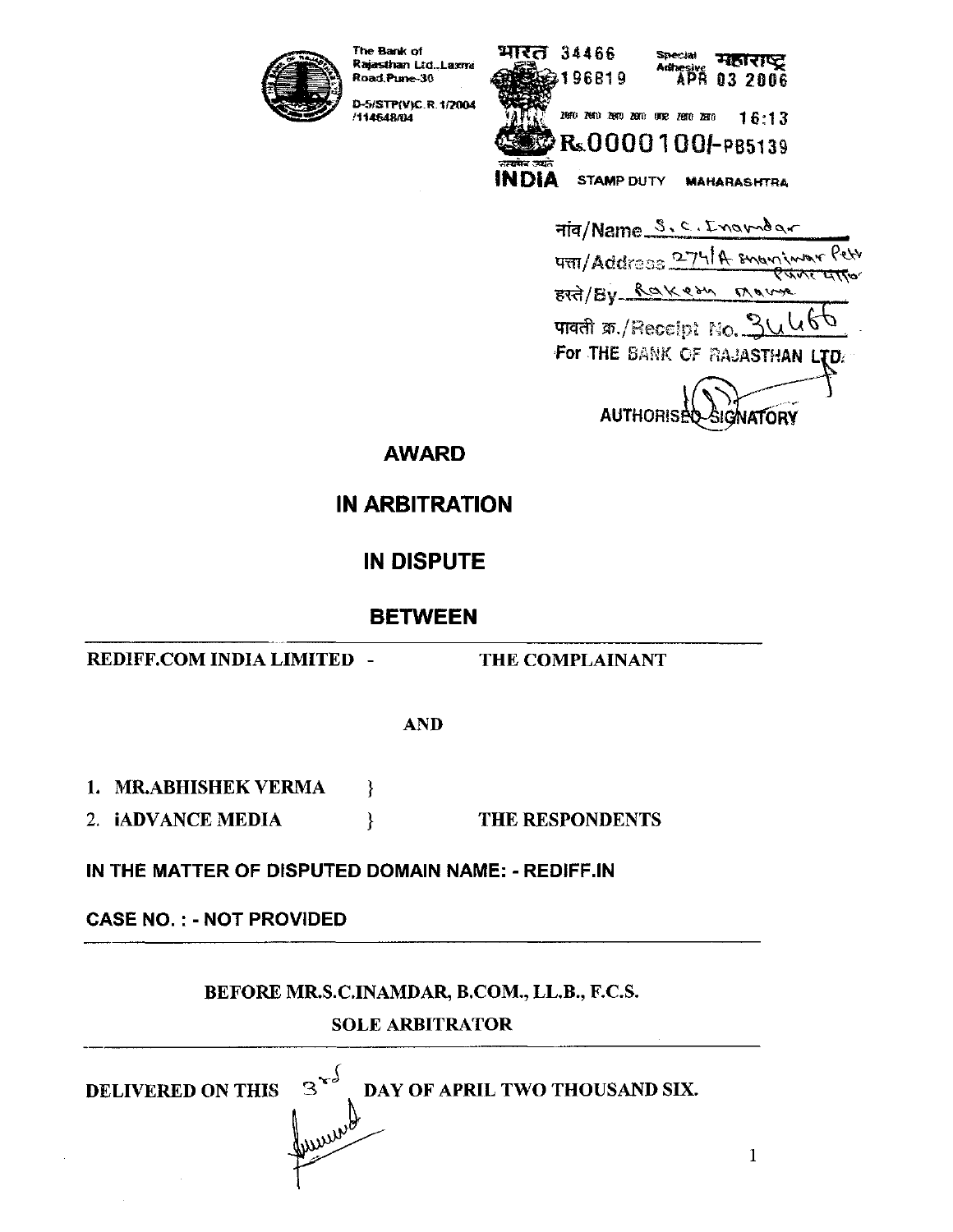### I] SUMMARY INFORMATION ABOUT THE DISPUTE:

01. Name and address

| of the Complainant: | Rediff.com India Limited     |
|---------------------|------------------------------|
|                     | Mahalaxmi Engineering Estate |
|                     | L.J. Road No.1, Mahim (West) |
|                     | Mumbai. 400 016.             |
|                     |                              |

02. Name of the Authorised

Representative of complainant: Mr Joy Basu

joyb@rediff.co.in

03. Name and address of

The Respondent: - a) Mr.Abliishek Verm a b> iAdvance Media

> Both having address: - D 129, Vaishali Nagar Jaipur. Rajasthan.

- 
- 04. Name and address of the Registrant: - As above
- 03. D;ile on which case was Referred to trie for Arbitral ion 16.02.2006.
- 06. Date on which notice of Arbitration was sent: - 17.02.2006.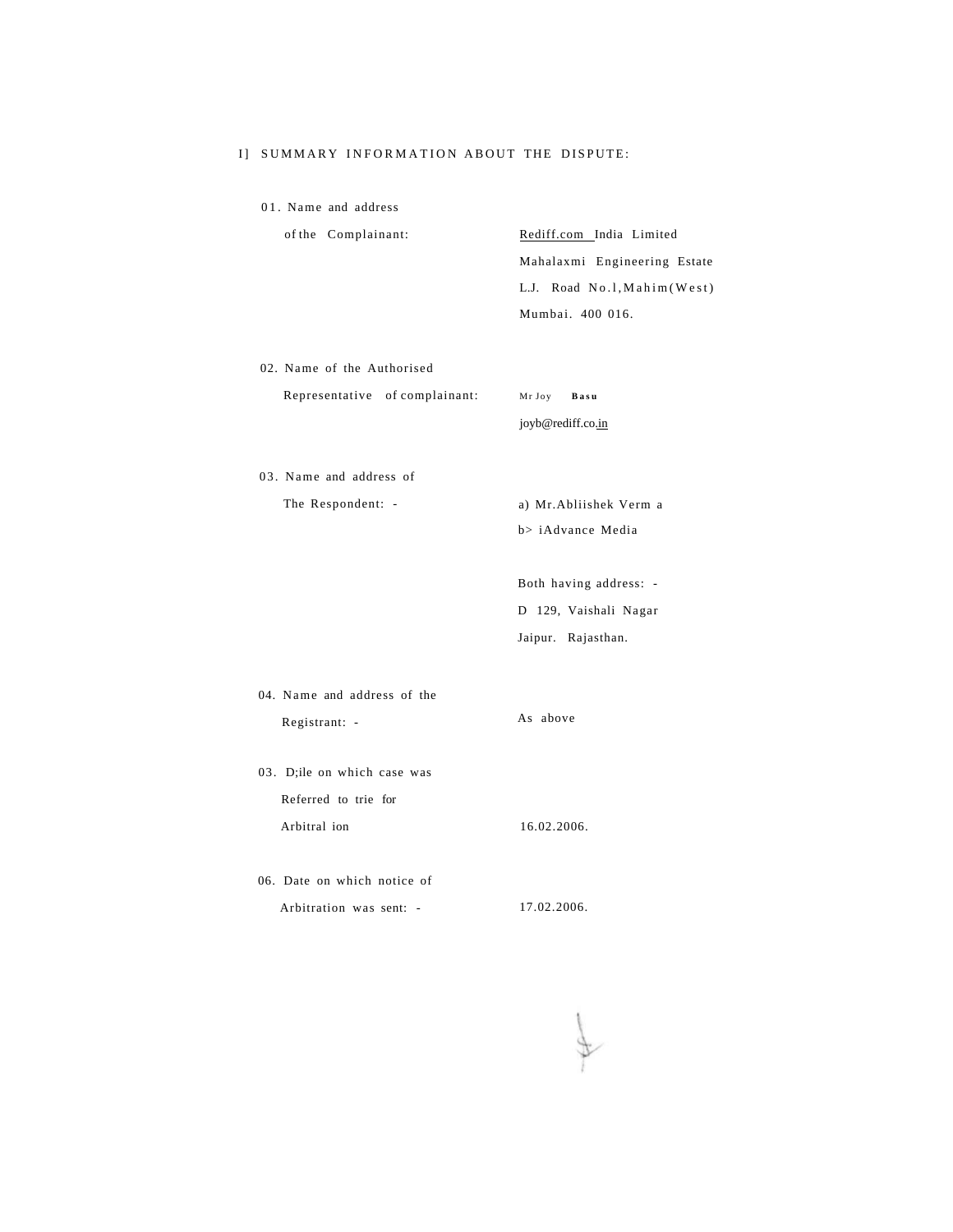- **<sup>1</sup> ) [Rediff.co](http://Rediff.com) m Indi a Limite <sup>d</sup> (The Complainant) is a publi c limite d compan <sup>y</sup>** incorporated under the provisions of the Companies Act, 1956.
- **2 ) I t ha s bee n carryin g o n busines s a s onlin e medi a compan y an d a s provider s o f news , information , communication , entertainmen t an d shoppin g service s fo r Indians .**
- **3 ) Sinc e th e Complainan t i s holde r o f trademar k an d als o th e wor d redif f i s a part <sup>o</sup> f it s nam e it ha s dispute d registratio n o f domai n nam <sup>e</sup> rediff.in (the disputed / domain name)<sup>i</sup> n th e nam e o f th e Mr.Abhishe k Verm a an d / o r hi <sup>s</sup> fir m iAdvanc e Medi <sup>a</sup> (The Respondent).**
- **4 ) Upo n Complainant' s filin g complain t unde r .I N Domai n Dispute s Resolutio n Policy , Nationa l Interne t Exchang e o f Indi a (NIXI ) ha s referre d th e disput e fo r arbitratio n t o me .**

## **PROCEDURE FOLLOWED IN ARBITRAION PROCEEDINGS: -**

- **0 1 . Nationa l Interne t Exchang e o f India , a regulator y authorit y i n respec t <sup>o</sup> <sup>f</sup>** *.in* **domai n name s allotment , disput e resolutio n etc. , (NIXI) vid e its communicatio n date d 4 <sup>t</sup> <sup>h</sup> Februar y 200 6 appointe d m e a s Arbitrato r i n t h e dispute .**
- **0 2 . Afte r m y sendin g statemen t o f acceptanc e an d furnishin g Statemen t o f Impartialit y an d Independence , I receive d a cop y o f complain t o n 16.02.2006 .**
- **0 3 . O n 17 <sup>t</sup> <sup>h</sup> Februar y 200 6 I issue d Notic e o f Arbitratio n t o th e Responden t unde r copie s t o th e Complainan t an d NIXI , b y registere d pos t an d email .**

3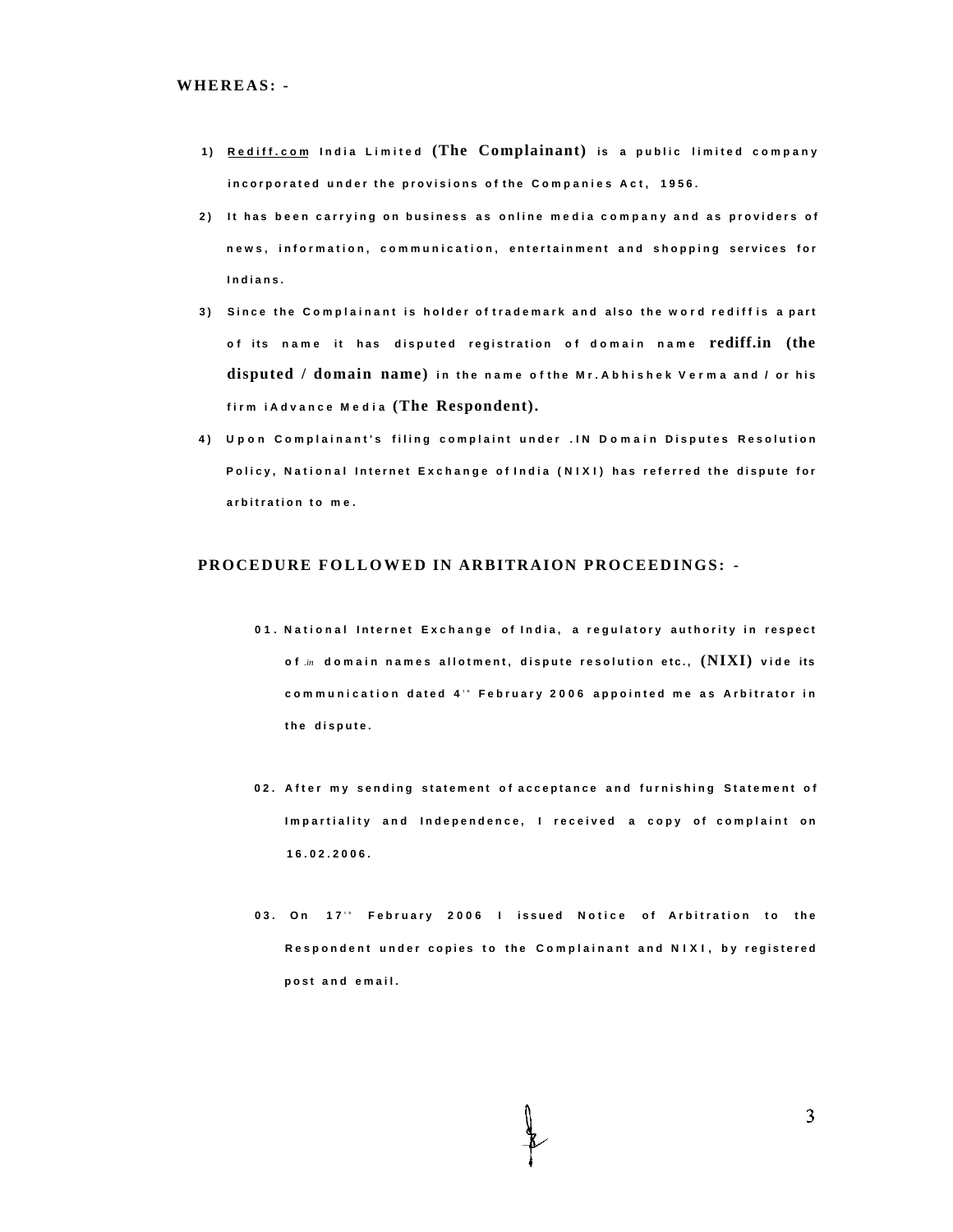- **0 4 . Th e Responden t sen t hi s statemen t o f defens e date d 25 <sup>t</sup> <sup>h</sup> Februar y 200 6 i n respons e t o th e notic e an d complaint .**
- **0 5 . I aske d th e Complainan t t o submi t hi s say , i f any , o n th e statemen t o f defens e o f th e Responden t lates t b y 11 <sup>t</sup> <sup>h</sup> Marc h 2006 . Th e Complainan t requeste d fo r extensio n o f fou r mor e days , whic h wa s grante d o n th e basi s o f principle s o f natura l justice .**
- **0 6 . Th e Responden t objecte d t o thi s extensio n statin g tha t th e Complainan t wa s tryin g t o dela y th e matter . Howeve r th e Complainan t submitte <sup>d</sup> their fresh sa y o n 11 <sup>t</sup> <sup>h</sup> Marc h 200 6 wel <sup>l</sup> within t h e tim e fram e fixe d earlie r an d withou t usin g th e extende d period .**
- **0 7 . Thereafte r I aske d th e Responden t t o submi t hi s reply , i f any , o n thi s fres h sa y o f th e Complainan t withi n nex t seve n days . T o thi s th e Responden t replie d statin g tha t hi s lawye r wa s ou t o f th e countr y an d requeste d fo r extensio n i n period , whic h wa s dul y granted , agai n o n t h e principle s o f natura l justice .**
- **0 8 . O n 21 <sup>s</sup> <sup>t</sup> Marc h 200 6 th e Responden t submitte d hi s respons e t o th e fres h sa y o f th e Complainant .**
- **0 9 . Thereafte r th e evidenc e wa s close d b y issuin g a notic e t o bot h th e parties .**
- **1 0 . Non e o f th e partie s requeste d fo r persona l hearin g no r wer e ther e extra-ordinar y circumstance s warrantin g persona l hearing . Therefor e n o persona l hearin g wa s grante d i n th e arbitratio n proceedings .**

 $\overline{4}$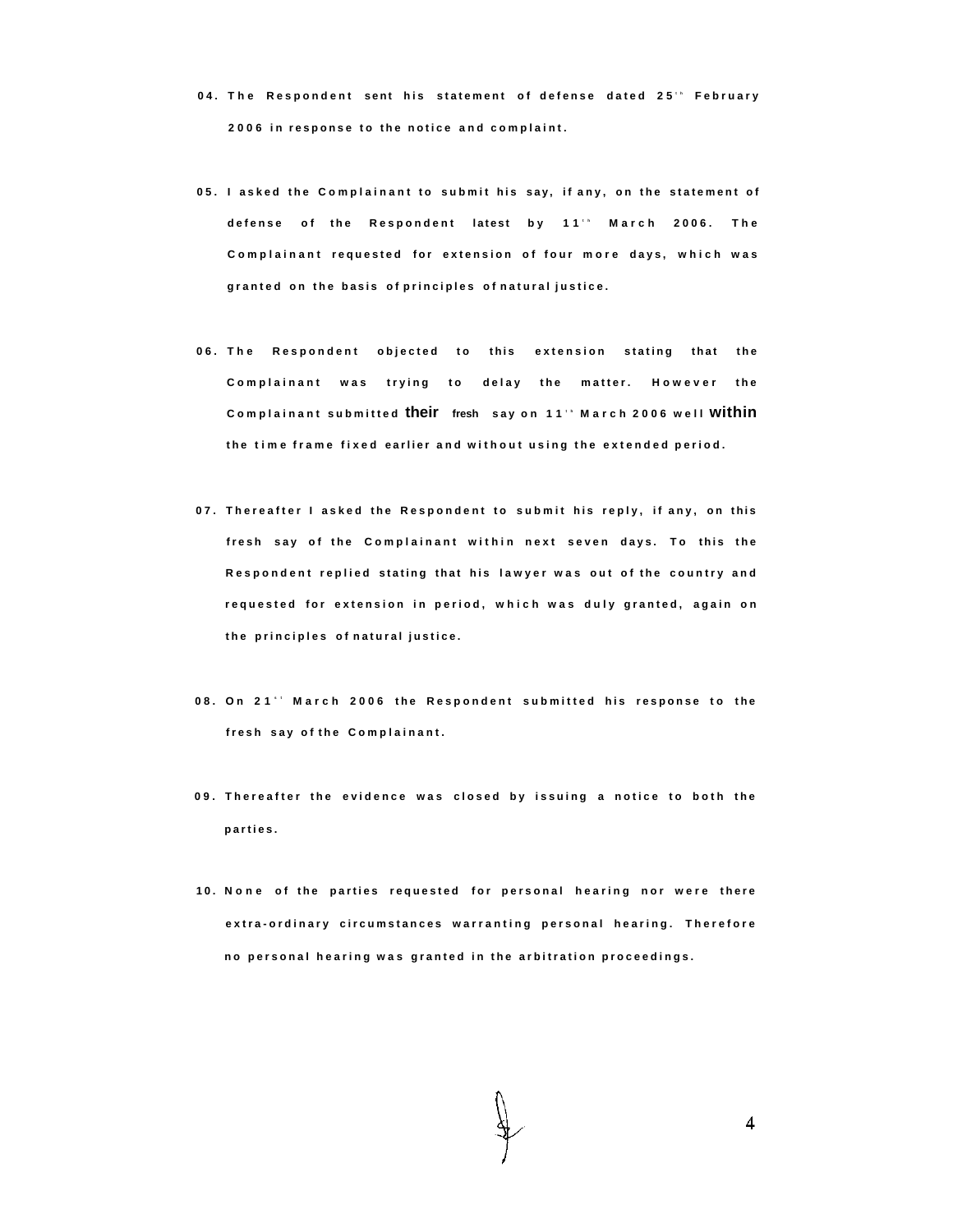- (A) The Complainant has raised, *inter-alia,* following important objections in its Complaint:
	- a) The domain name in question is identical or confusingly similar to the Complainant's trademark
	- b) The Respondent has no rights or legitimate interests in respect of disputed domain name.
	- c) The domain name has been registered in bad faith,
	- d) Rediff is a part of corporate name of the Complainant.
	- e) The Complainant has also applied for registration of the trademark rediff and other marks with prefix 'rediff such as [Rediff.com,](http://Rediff.com) Rediffmail, Rediff Bol in India and several other countries of the world.
	- f) The word REDIFF is coined by the Complainant and it has no dictionary meaning or equivalent.
	- g) The Complainant also owns and controls domain names with the prefix 'rediff such as [rediff.com',](http://rediff.com) 'rediff.co.in', [rediffindia.com' e](http://rediffindia.com)tc.
	- h) It has built up good and valuable reputation and goodwill in the name 'rediff including internet over several years.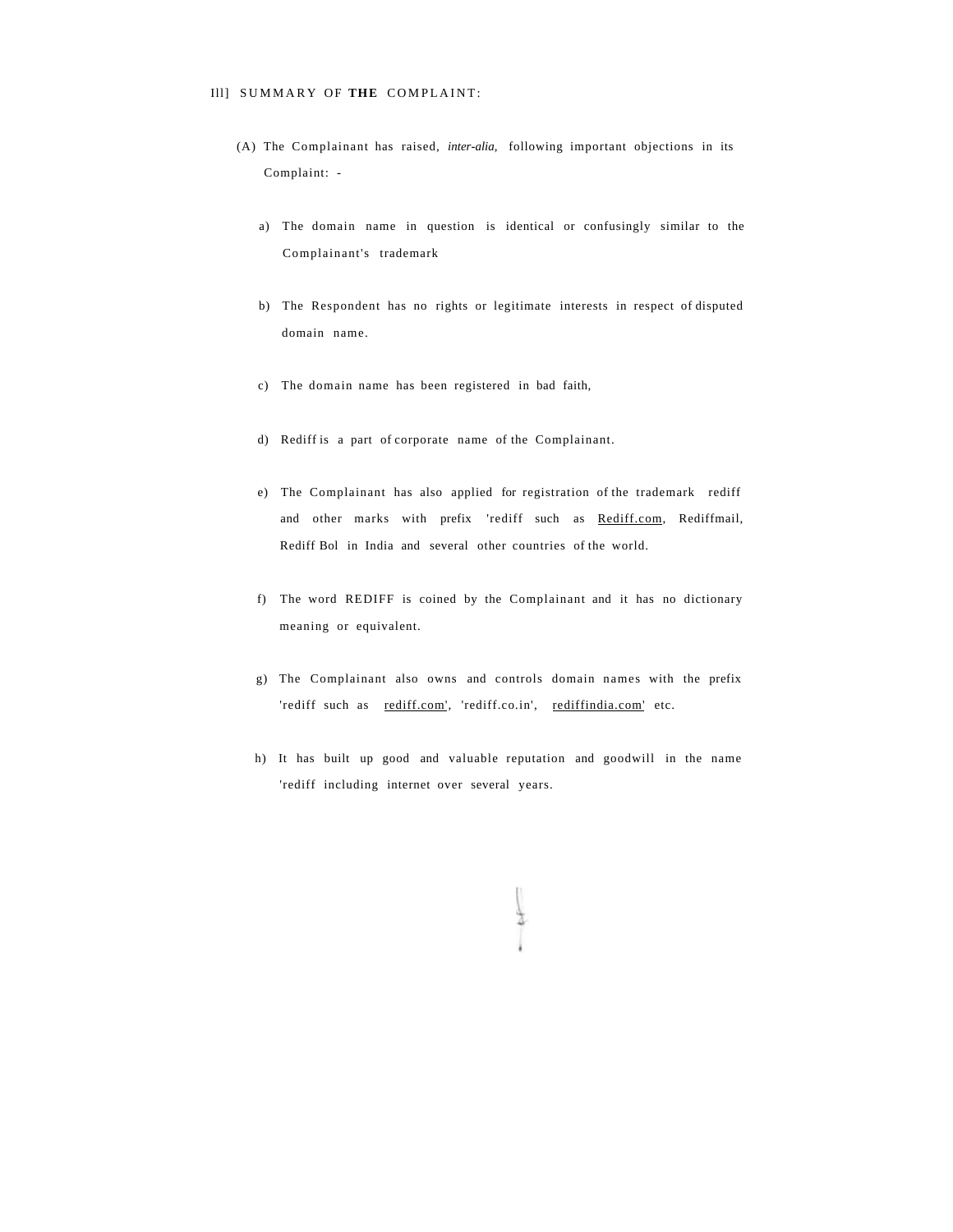- **i**) The Respondent has adopted and registered domain name, which is **deceptivel y simila r t o th e corporat e nam e o f th e Complainant , thereb y wrongfully , illegall y an d dishonestl y tradin g upo n th e reputatio n o f th e Complainant .**
- **j ) Upo n th e Complainan t contactin g th e Respondent , th e Responden t showe d willingnes s t o transfe r th e domai n nam e t o th e Complainan t onl y o n paymen t o f a su m o f mone y mutuall y agreeable .**
- **( B ) DOCUMENTS PRODUCED BY THE COMPLAINANT: I n support o f**  its contentions the Complainant has furnished copies of the following **documents :** 
	- **a** . Registration certificate No.264046 dated 30' May 2003 in respect of **trademar <sup>k</sup> "[www.rediff.com'](http://www.rediff.com) registere d unde r No.822870 , J . No . 128 2 S , Par t A , Clas s 16 , issue d b y th e Trad e Mark s Registry , Governmen t o f India .**
	- **b . Cop y o f applicatio n fo r registratio n o f trad e mar k 'Rediffmail ' dul y acknowledge d b y th e Registr y o f Trad e Mark s vid e Sr. No . 0135832 0 date d 19 <sup>t</sup> <sup>h</sup> Ma y 2005 .**
	- **c . Cop y o f applicatio n fo r registratio n o f trad e mar k ['Rediff.com](http://) ' dul y acknowledge d b y th e Registr y o f Trad e Mark s vid e Sr. No . 0135832 1 date d 19 <sup>t</sup> <sup>h</sup> Ma y 2005 .**
	- **d . Cop y o f applicatio n fo r registratio n o f trademar k 'Redif f Bol ' dul y acknowledge d b y th e Registr y o f Trad e Mark s vid e Sr. No . 0135831 6 date d 19 <sup>t</sup> <sup>h</sup> Ma y 2005 .**

**6**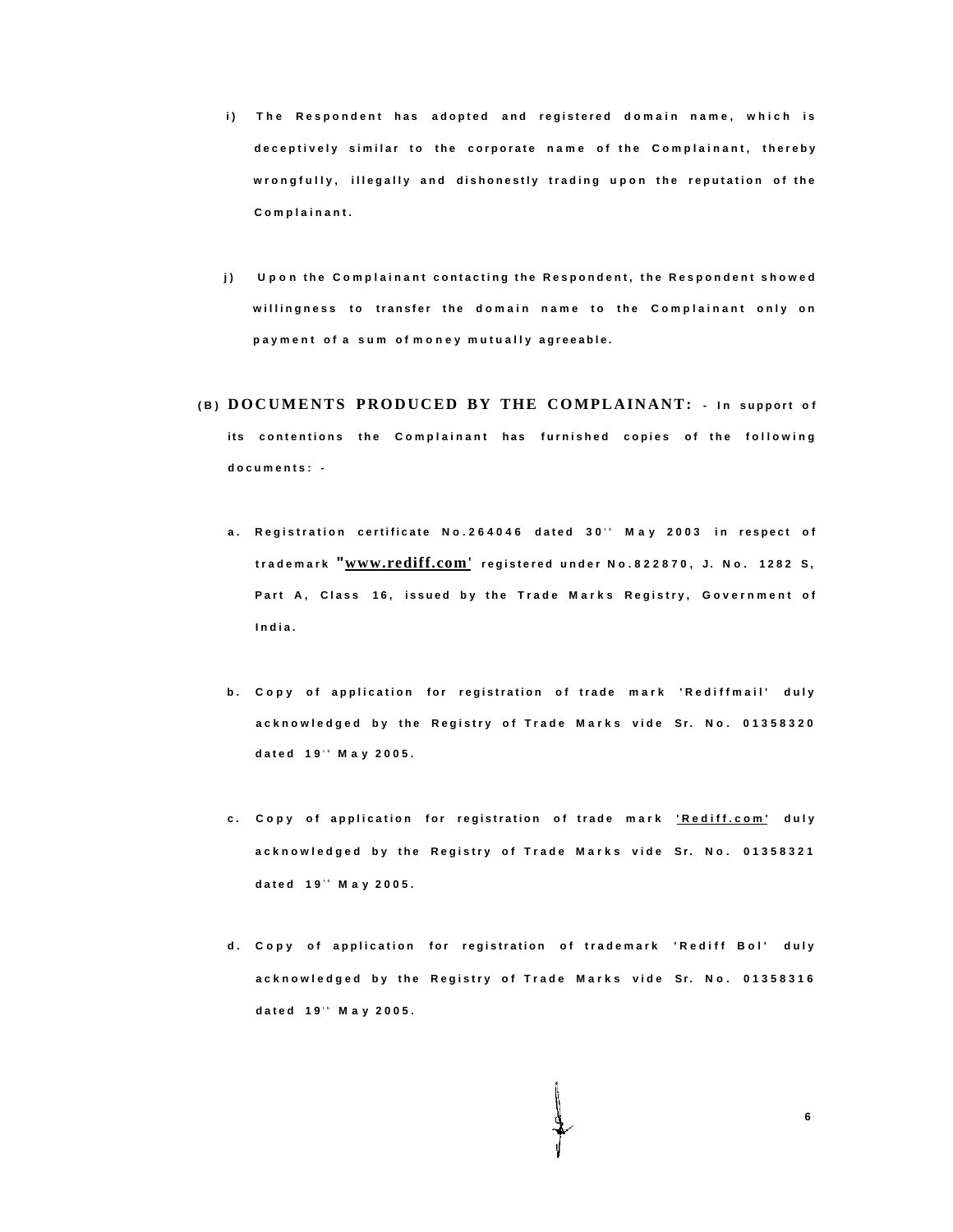#### **IV] SUMMAR Y OF STATEMENT OF DEFENSE: -**

- **( A ) I n respons e t o th e Complain t th e Responden t has , i n hi s Statemen t o f Defense , raised ,** *inter-alia,* **followin g points :** 
	- **a . Th e Complainant , i n accordanc e wit h th e Sunris e polic y publishe d b y th e Department** of Information Technology, should have registered the **domai n nam e withi n Sunris e Period . Sinc e th e Complainan t di d no t d o s o withi n th e stipulate d period , i t lacke d interes t i n th e registratio n o f domai n nam e i n it s ow n name .**
	- **b . Th e Responden t ha s registere d domai n nam e onl y afte r Sunris e perio d wa s ove r an d whe n i t wa s ope n fo r registratio n b y public .**
	- **c . Th e Responden t registere d domai n nam e o n 16 <sup>t</sup> <sup>h</sup> Februar y 200 5 an d th e Complainan t showe d it s interes t i n domai n nam e o n 22 <sup>n</sup> <sup>d</sup> Februar y 2005 .**
	- **d . Accordin g t o th e [dictionary.co](http://dictionary.com) m an d America n Heritag e Dictionar y b y Houghto n Miffi n company , th e wor d REDIF F i s a combinatio n o f tw o word s RED ' an d IFF ' whic h mean <sup>s</sup> "smart identification of friend or foe' an d tha t h e ha s coine d th e wor d b y makin g thi s combination . Thu s i t i s hi s ow n origina l ter m an d uniqu e busines s idea .**
	- **e . H e chos e fo r .I N TL D (domai n suffi x o r to p leve l domain ) becaus e h e wante d user s t o kno w tha t peopl e behin d th e websit e ar e fro m India .**
	- **f . Severa l parties , othe r tha n th e Complainant , hav e registere d domai n name s usin g th e wor d 'Redif f no t onl y i n Indi a bu t worldwide . H e ha s give n severa l suc h name s alon g wit h th e name s o f registere d owner s thereof .**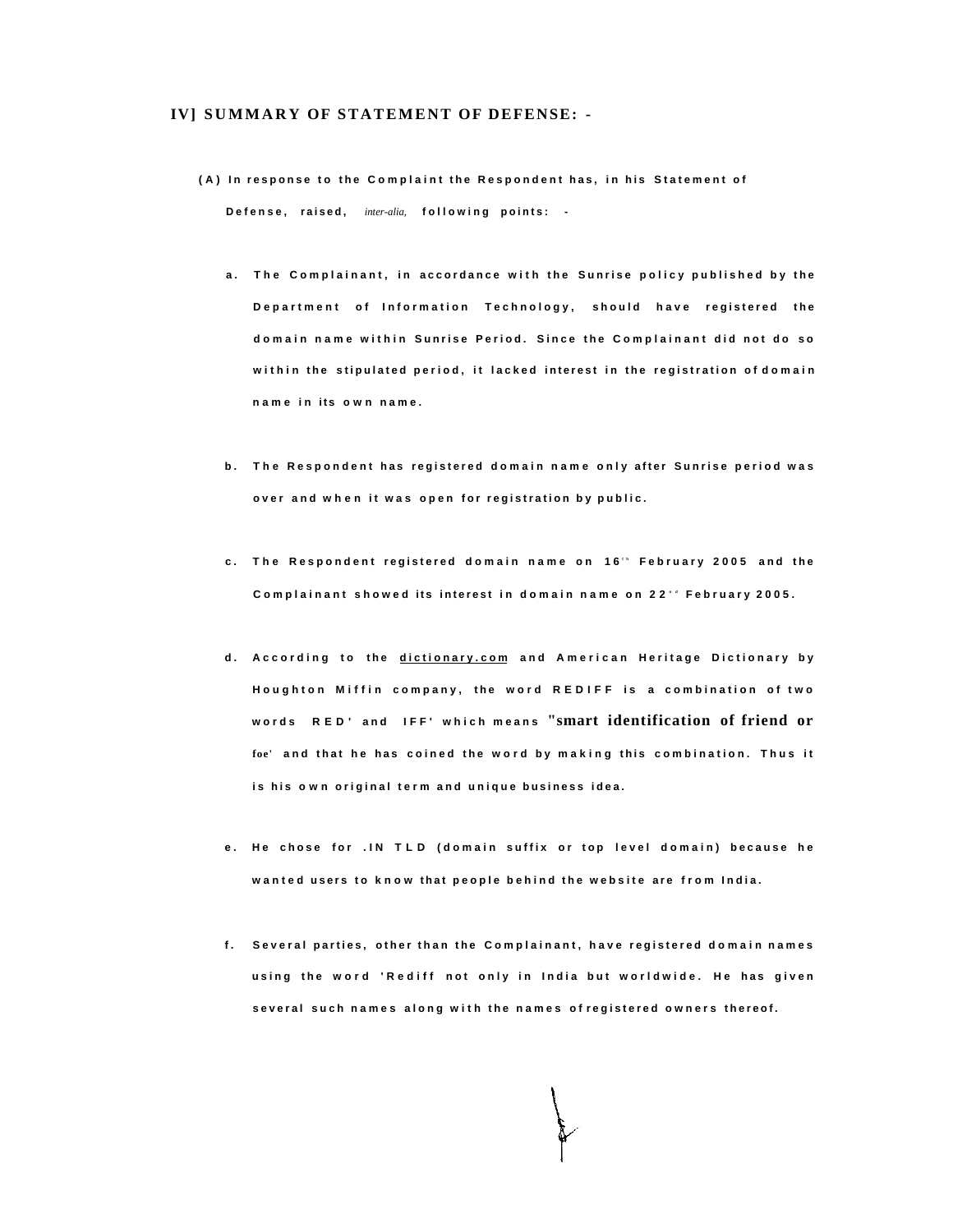- g. He has also staled the manner in which the domain was to lie used for his unique idea of business. According to him he wanted to launch a discussion hoard website where users can register and post real stories which they had experienced with a person. The other registered users on discussion board (website) would present their views and comment on posted story that would help author to decide whether the person in story behaved like a friend or a foe.
- h. In brief it is his innovation in respect of the word 'REDIFF as also the business venture and therefore he is entitled to the domain name.

### (B) DOCUMENTS PRODUCED BY THE REGISTRANT / RESPONDENT:

The Respondent has tint produced any document in support of his contentions

# V] ADDITIONAL EVIDENCE / CLAIMS BY COMPLAINANT VIDE ITS SAY ON THE REPLY OF THE RESPONDENT: -

- (A) In reply to the Respondent's statement of defense to the complaint, the Complainant vide its submission dated 1 I" March 2006 has raised following additional points: -
- a. There is no bar in the policy of Department of Information Technology or law, to apply for registration of the domain names by die holders of trademarks or service marks, (which were reserved for 90 days under Sunrise policy for holders of trademarks or service marks) even after they were opened for registration by ,' to the general public. It therefore docs not mean that the Complainant cannot seek registration of the said domain name after Sunrise Period.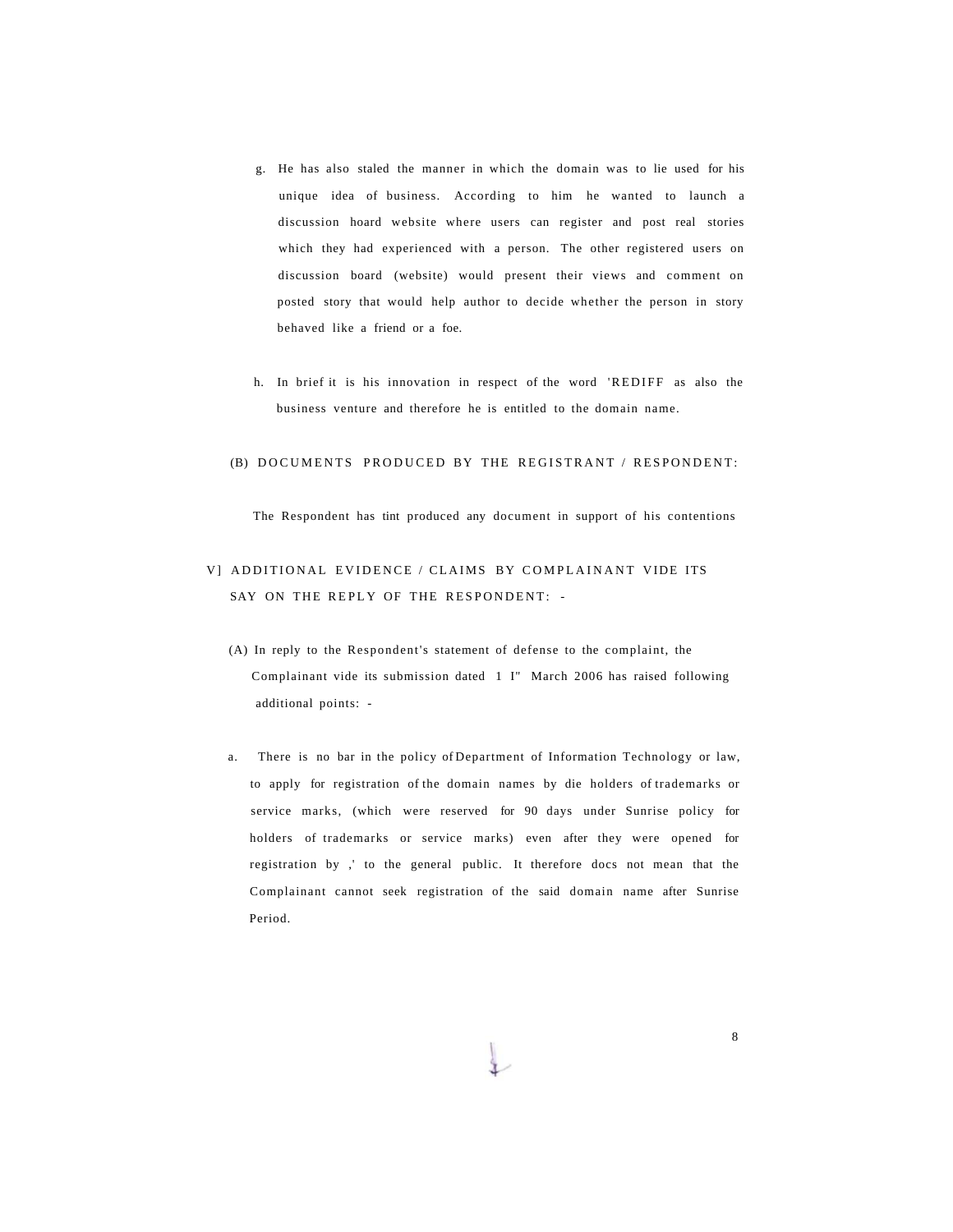- b. It also does not mean that the Complainant has waived all its rights to the said domain name.
- c. The Complainant had in fact initiated process to register the said domain name well within the Sunrise Period with Net4India. Ltd,
- d. A delay in registration of domain name docs not mean waiver of rights, interests or claims in it, nor docs it mean that the Complainant is precluded from safeguarding intellectual property rights.
- e. The Respondent's intention to make monetary gain by selling the domain name to the Complainant and not to start any business is evident from his email dated 22<sup>\*</sup> February 2006.
- f. Since February 16, 2005 till date the Respondent has not put the domain name to any use.
- g. The Respondent's claim about proposed launching a discussion board on the domain name is false and more over a copy of the facility which the Complainant has been offering through its website.
- h. The Respondent has intentionally attempted to create a framework whereby he can attract, for commercial gain, internet users to his website by creating *a*  likelihood of confusion with the Complainant's mark and its group.
- i. The name RFDIFF forms integral pan of the Complainant's various products and offerings. For instance Rediffmail, Rediffmail Pro. Rediffmail Mobile, Rediff Bol. Rediff Matchmaker. Rediff Connexions, Rediff India Abroad and so on.

**9**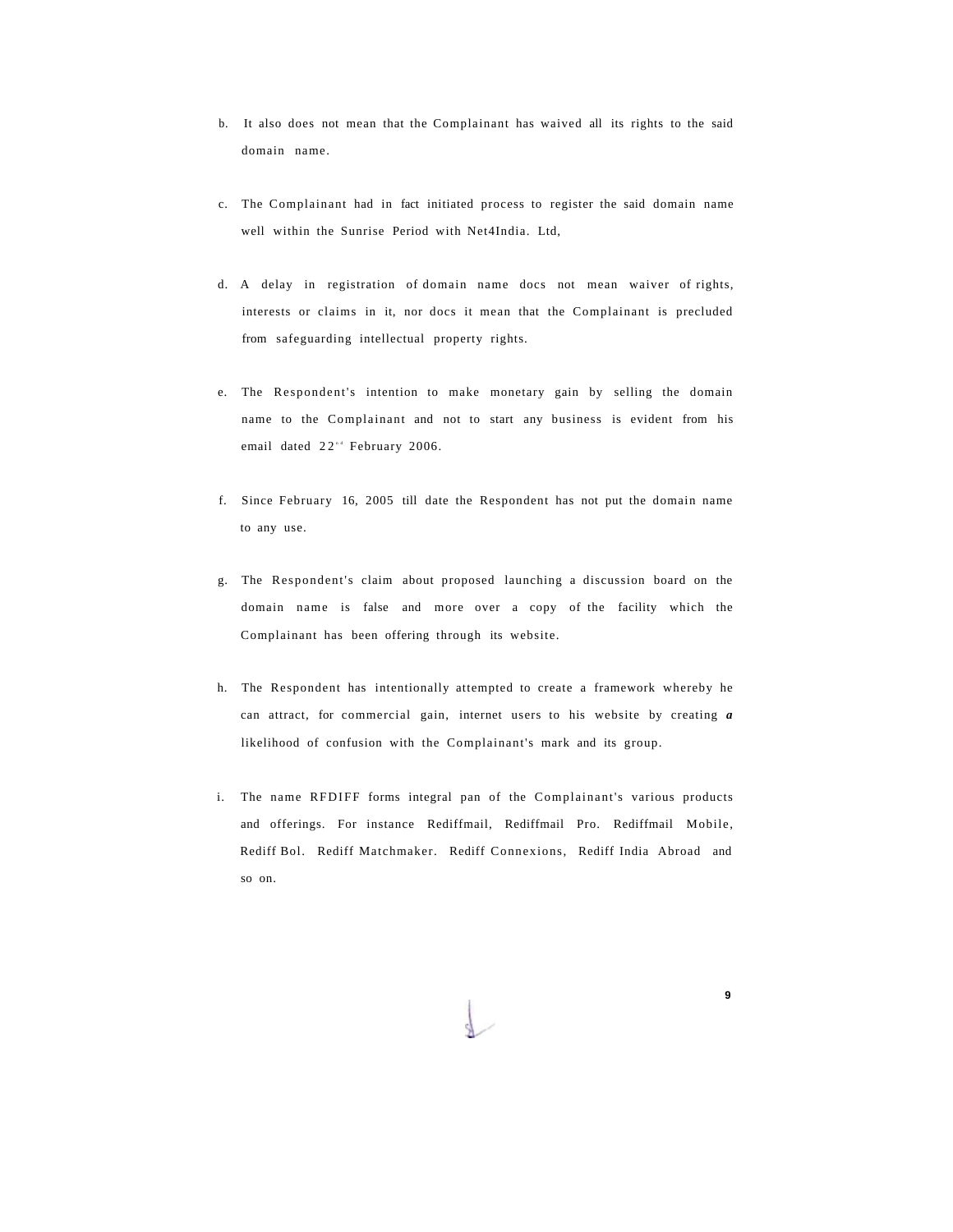- j. The mere fact that other parties are using combinations of the word 'rediff does not *per se* give any right to the Respondent to use it. A delay in taking appropriate legal action against these parties does not mean that the Complainant supports, agrees or endorses such usage.
- k. An infringement of the Complainant's intellectual property rights by third parties cannot confer a vested right **in** the Respondent to infringe the same.
- 1. The Respondent has vide his mail dated  $22^{n}$  February 2006 voluntarily suggested for easy and straightforward transfer of domain name in favour of the Complainant.

# (B) ADDITIONAL DOCUMENTS SUBMITTED BY THE COMPLAINANT ALONGWITH FRESH SAY: -

- a. Respondent's email dated 22.02.2006 to the Complainant
- b. Printout o f the website rediff.in

# VI] ADDITIONAL POINTS OF DEFENSE RAISED BY RESPONDENT / REGISTRANT: -

The Respondent, in his response dated  $21$ " March 2006 to the additional points raised by the Complainant, submitted following additional points: -

- a) It is a false statement of the Complainant that they had initiated process of registration of domain within the prescribed period under Sunrise policy.
- b) Assuming that they had initialed the domain name registration process, the fact that they were not allotted the domain name, means they were not eligible tor the domain name.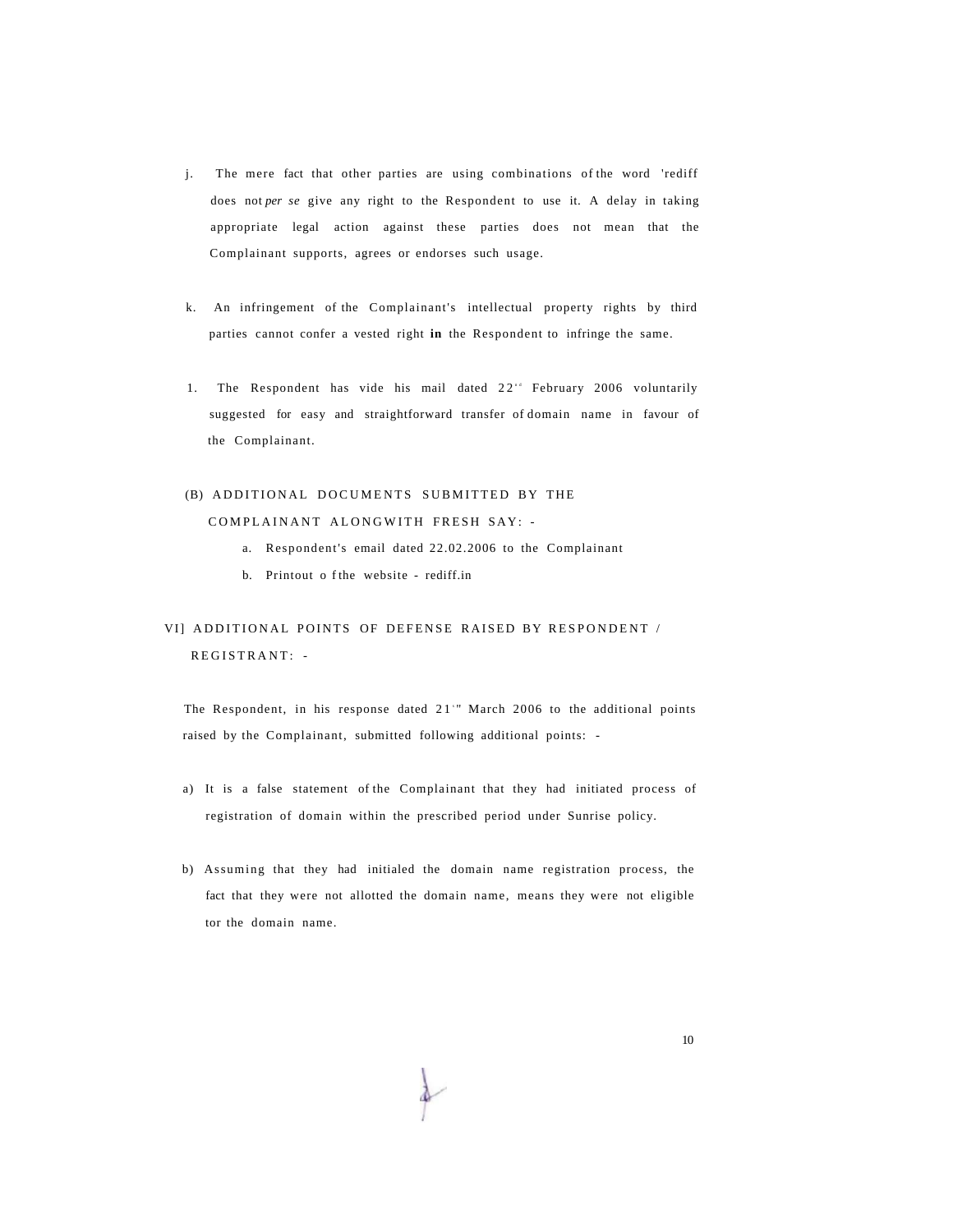- **c ) Th e Complainan t ha s no t don e anythin g t o ge t domai n nam e transferre d i n their nam e fro m th e Responden t durin g thi s entir e perio d excep t discussio n fo r t h e same .**
- **d ) Ther e i s n o messag e boar d facilit y o n th e websit e o f th e Complainan t a s claime d b y them . Henc e ther e i s n o copyin g o f th e ide a b y th e Respondent .**
- **e ) Fo r wan t o f suppor t fro m ventur e capitalist , wh o pu t th e matte r o n hol d du e t o disput e raise d b y th e Complainant , th e Responden t coul d no t commenc e us e o f domai n nam e durin g th e year.**
- **f ) Despit e friendl y offe r b y th e Responden t t o transfe r th e domai n nam e n o positive steps were taken by the Complainant to that effect.**
- **g ) An y lega l actio n o f th e Complainan t i s subjec t t o Limitatio n Act .**
- **h ) I n genera l th e complain t i s bad , discriminatory , arbitrar y an d unjustified .**

### **VII] ISSUES & FINDINGS: -**

**O n th e basi s o f policie s an d rule s frame d b y NIX I i n respec t o f disput e resolutio n a s als o o n th e basi s o f submission s o f bot h th e partie s I hav e frame d followin g issues . M y findin g o n respectiv e issu e i s als o mentione d agains t it.** 

| SR.            | <b>ISSUE</b>                                                                                                                                   | <b>FINDING</b> |
|----------------|------------------------------------------------------------------------------------------------------------------------------------------------|----------------|
| NO.            |                                                                                                                                                |                |
| 0 <sub>1</sub> | Whether the Complainant is holder of any registered<br>trademark or service mark?                                                              | Yes.           |
| 02             | Has the Registrant registered disputed domain name<br>primarily for the purpose of selling or otherwise<br>transferring it to the Complainant? | Yes            |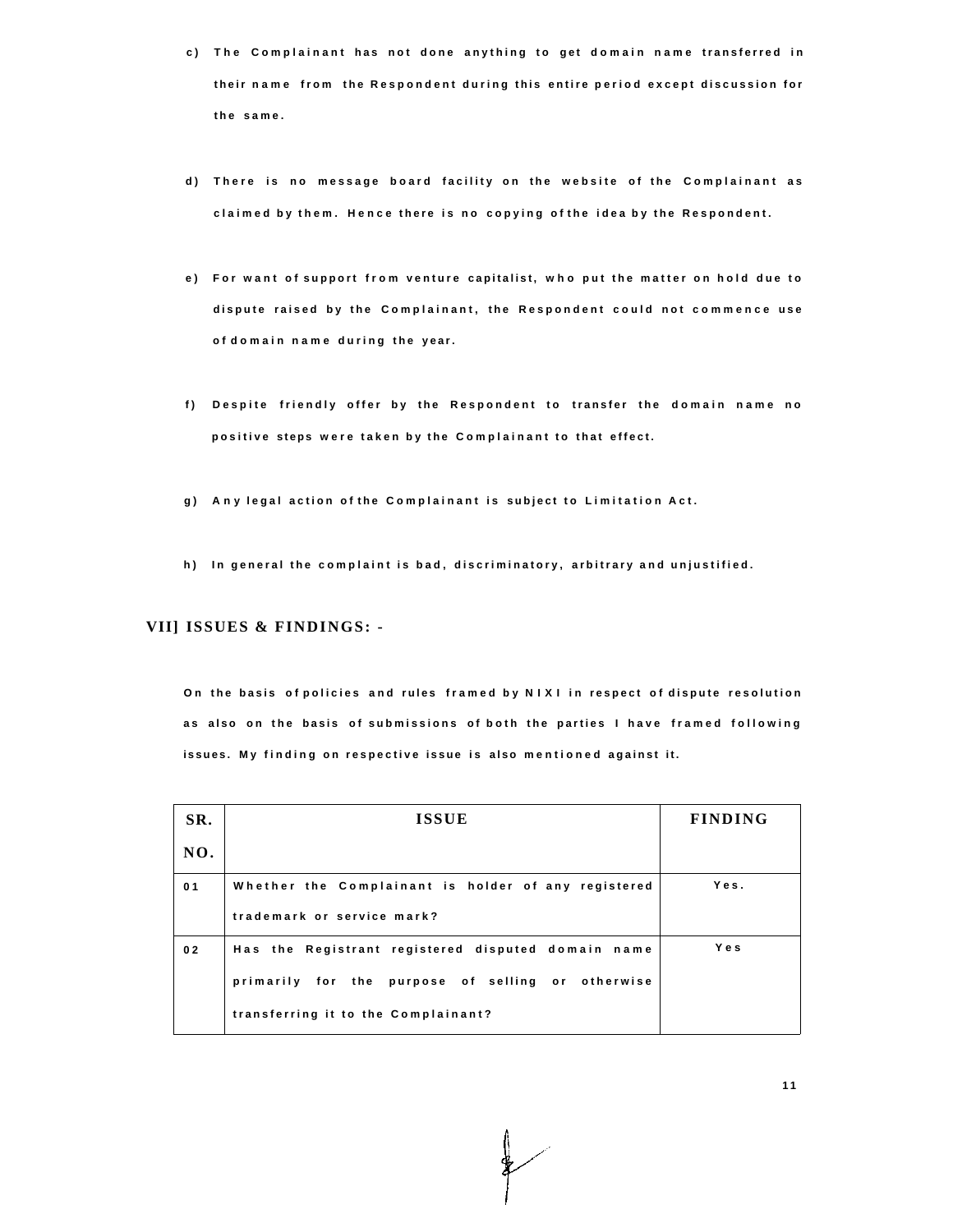| 03 | Whether the Registrant has registered the disputed       | Yes. |
|----|----------------------------------------------------------|------|
|    | domain name to intentionally attempt to attract internet |      |
|    | users to the website by creating confusion with the      |      |
|    | Complainant's name?                                      |      |
| 04 | Whether the Registrant has exhibited demonstrable        | No.  |
|    | preparations to use the domain name before notice to     |      |
|    | him?                                                     |      |
| 05 | Whether the Registrant has commonly been known by        | No.  |
|    | the domain name?                                         |      |
| 06 | Whether the Registrant is making legitimate non-         | No   |
|    | commercial or fair use for the domain name without       |      |
|    | intent for commercial gain by misleadingly diverting     |      |
|    | consumers?                                               |      |

# Villi ABOUT SUNRISE POLICY AND ITS APPLICABILITY TO THE PRESENT DISPUTE: -

The present dispute is in respect of domain name 'rediff.in'. *.in* domain names are being made available to firms, organisations and others in India. There are also other categories like co.in, net.in, org.in, gen.in, finn.in, ind.in etc., which were made available by the Department of Information Technology for registration. Therefore any dispute in respect of these domain names has to be resolved in accordance with the .IN Domain Name Dispute Resolution Policy (1NDRP) published on the website of NIXI. This is a set of rules and procedures to be followed in all disputes pertaining to in domain names Arbitration is mandatory according to these rules and procedures.

It would be pertinent here to look at the procedure that was framed under Sunrise policy for making applications and allotment of domain names, which is as follows: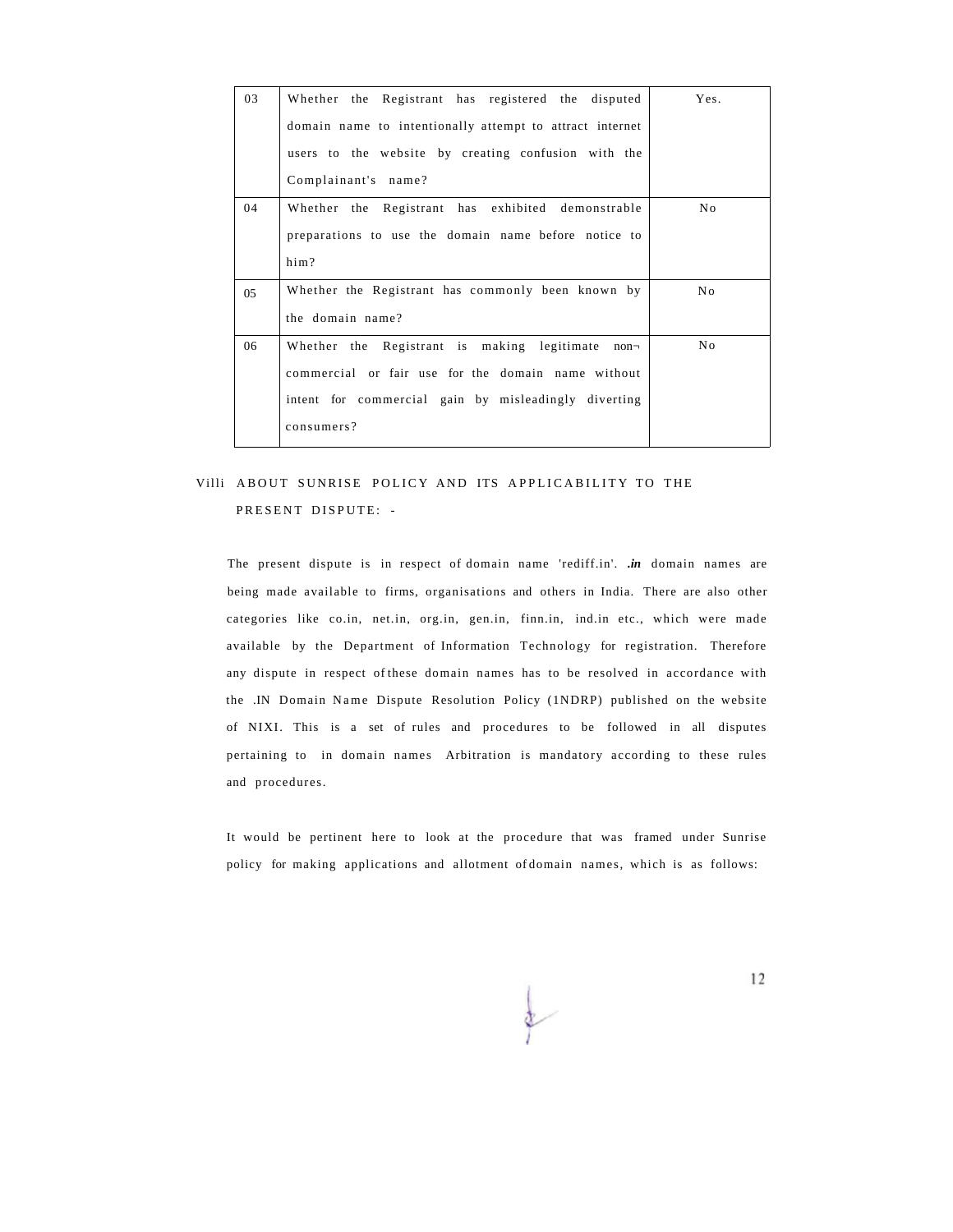**Departmen t o f Informatio n Technolog y ha d announce d Sunris e polic y o n 2 0 December 2004. According to this policy two different queues were formed.** 

**Queu e 1 wa s ope n onl y t o trademar k o r servic e mar k holder s wh o wer e India n citizen s o r India n registere d companies .** 

**Queu e 2 wa s ope n t o foreig n entitie s tha t ow n India n trademark s o r servic e marks .** 

**T h e methodolog y t o b e adopte d b y th e Registr y a s publishe d unde r th e Sunris e polic y fo r awardin g domai n name s wa s a s follows : -**

- **a . Application s i n Queu e 1 ha d priorit y ove r application s i n Queu e 2 .**
- **b . Th e priorit y o f application s i n a queu e wa s t o b e assigne d base d o n th e application s timestam p a s recorde d b y th e Registry .**
- **c . Fo r eac h uniqu e domai n nam e applie d for, th e Registr y wa s t o perfor m a facia l examinatio n o f th e firs t priorit y applicant' s trademar k certificate .**
- **d . I f th e priorit y applicatio n satisfie d al l th e Sunris e criteria , th e Registr y woul d awar d th e domai n t o th e priorit y applicant .**
- **e . I f th e priorit y applicant' s trademar k di d no t satisf y al l o f th e Sunris e criteri a tha t applicatio n wa s t o b e considere d failed .**
- **f . Th e Registr y wa s the n t o examin e th e trademar k o f th e nex t priorit y applicatio n fo r tha t domai n name .**

**T h e proces s wa s t o repea t until : -**

- **1 . a vali d applicatio n wa s foun d an d a n awar d wa s mad e o r**
- **2 . th e queue s o f application s fo r tha t domai n nam e wer e exhausted . I f n o vali d applicatio n wa s received , the n th e domai n nam e wa s t o b e mad e availabl e i n ope n registration .**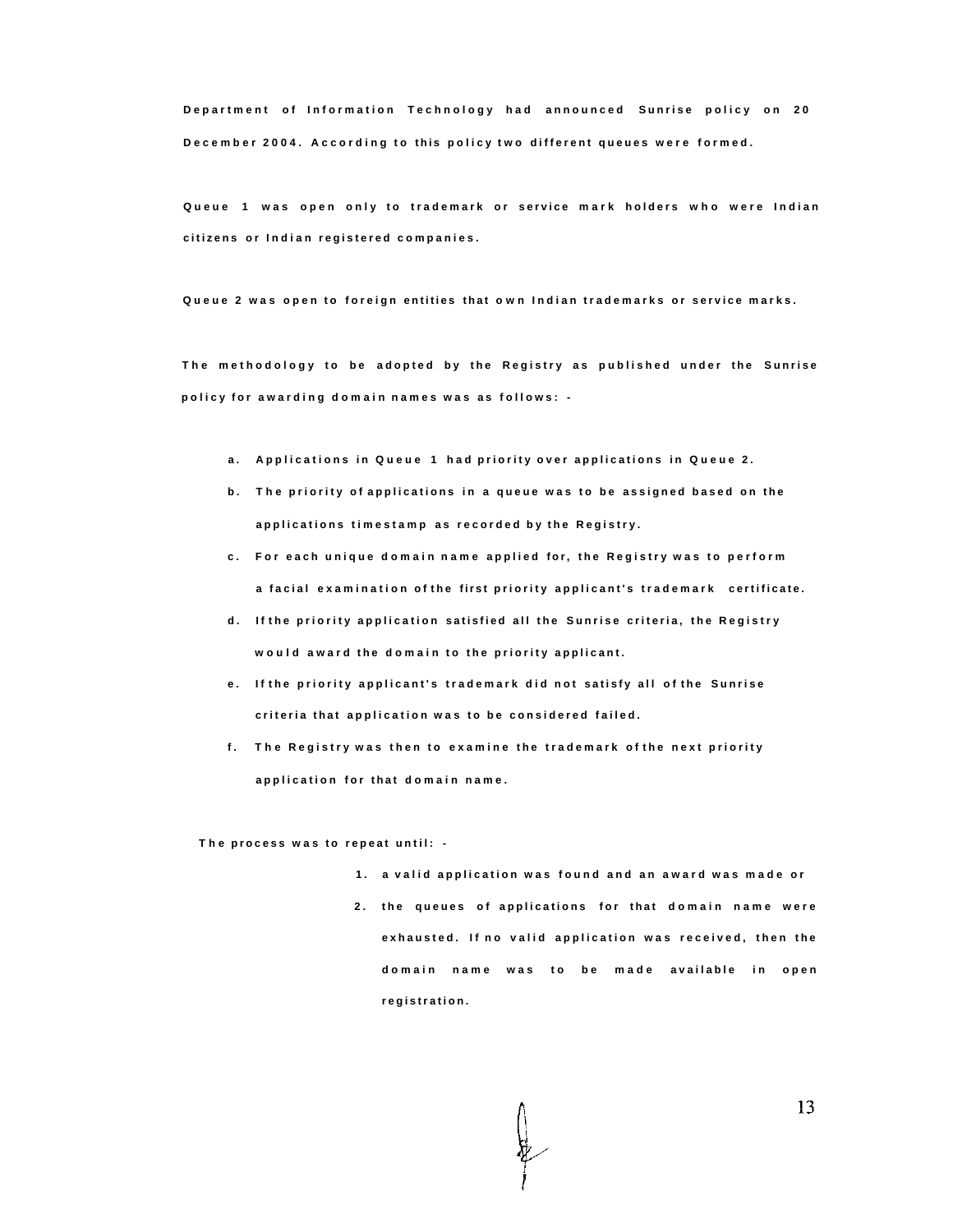Applications for both queues were to be accepted from 1st January 2005 at 12.00 1ST to 21st January 2005 at 17.00 1ST. Open registration for general public was to begin from  $16<sup>th</sup>$  February 2005 at 12.00 1ST.

The Complainant has produced under Exhibit 'A', a certificate No. 264046 dated 30<sup>th</sup> May 2003 issued by the Trade Marks Registry, Government of India that clearly establishes registration of Trade Mark No.822870 in Part A, Class 16, in the name of [www.rediff.com,](http://www.rediff.com) Similarly the Complainant has also produced copies of three applications for registration of trademarks all acknowledged on 19 May 2005. They pertain to Rediffmail, [rediff.com an](http://rcdiff.com)d Rediff Bol.

Admittedly the Complainant was holder of trademark on  $l^*$  January 201)5 and was eligible to be included in Queue 1. However the Complainant has failed to produce any evidence to show that it had applied tor domain registration within the period prescribed under Sunrise policy. Since the Complainant made no valid application during the prescribed period, the domain name automatically became open to general public from 16\* February 2005. The Complainant has admitted in its complaint in Para 6(iii) that it came to know about registration of disputed domain name in the name of the Respondent only on 22th February 2005.

Admittedly the Respondent is not an owner of any trademark or service mark making him eligible to apply for disputed domain name in Queue **1.** 

Therefore, under the Sunrise Policy, there was a difference in the statuses of Complainant and Respondent till  $21$ <sup>11</sup> January 2005. However delay on the part of the Complainant to register the disputed domain name within the prescribed period made it open to general public. At this point of time the statuses of the Complainant and Respondent became same, so far as priorities set out by/in Sunrise Policy are concerned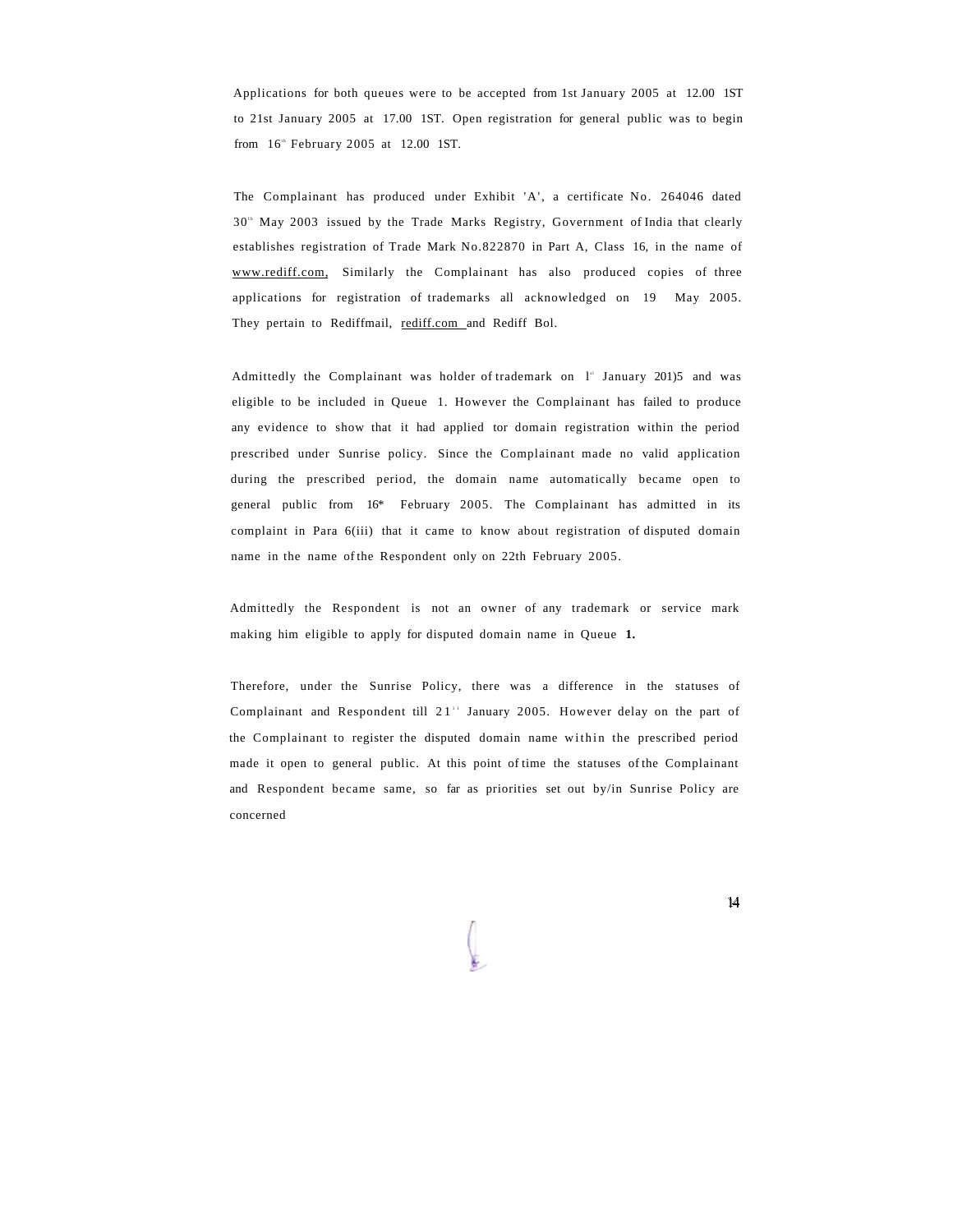#### IX] BASIS OF FINDINGS: -

- **1.** Email dated 22<sup><sup>t</sup></sup> February 2006 sent by the Respondent to the Complainant has been produced before me. The Respondent in his additional say dated 21" March 2000 has also admitted in paragraph No.**5** having sent such email. Important contents in this email are as follows:
	- *i*) 7 *believe that there is not any dispute for this domain name as far because ! have never used the said domain to promote my business, goods and services as of yours before and after the issue has been brought up.*
	- *j) I suggest you to concentrate on easy and straightforward transfer of domain name to you in a matter of few hours.*
	- k) *Further I wholeheartedly welcome any suggestions from Rediff ([Rediff.com\)](http://Rediff.com) to settle the aforesaid matter in fair, friendly and healthy manner.*

From the above statements of the Respondent it is clear beyond doubt that he did not mind to transfer domain name to the Complainant. Other words used such as 'easy and straightforward transfer in few hours' clearly indicate that the Respondent was intending to earn money out of it.

Therefore 1 am of the opinion that the Registrant registered disputed domain name primarily for the purpose of selling or otherwise transferring it to the Complainant.

2. The Respondent has not prod need any evidence to show past co-relationship of his proposed business activity with the word 'rediff. There is no nexus between his firm's name and the word 'rediff. In absence of any such evidence it can be infened that the Respondent intentionally attempted to attract internet users to the proposed website by creating confusion in respect of the Complainant's names.

 $\frac{1}{2}$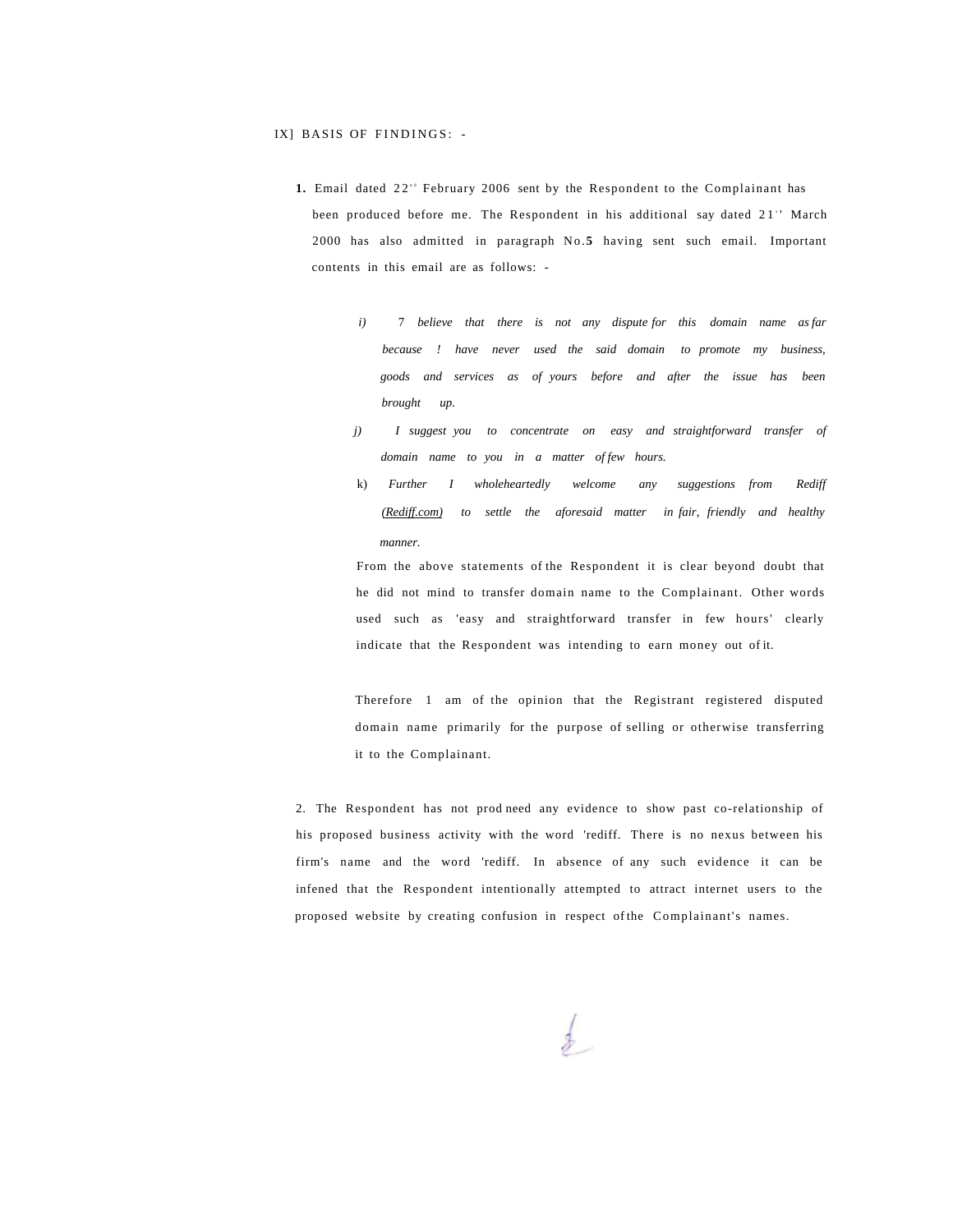**3. The Responden t / Registran t has elaborated in Para 2 of his statement of defens e**  dated 25th February 2006 how he conceived business idea and what was the logic **behind it. Apart from these contentions the Respondent has not produced any evidence** to support his contentions, nor has he produced any document of **understanding between him and his venture capitalist. In my opinion only** conceptualizing some thing cannot be treated as demonstrable preparations to use **the domai n name .** 

In his response dated 21" March 2006 to fresh say of the Complainant, vide Para 4 **he has slated** *it was not possible for me to pur the project into risk due to its web*name especially when someone else (venture capitalist) was funding the project. *This led to disrupt my venture capitalist's interest in the project, which is causing delay in the launch.* 

The Complainant, under Exhibit B, has produced a copy of letter sent to The **Respondent, which is dated 23rd February 2005, Neither at that time nor till the date o f complaint, demonstrabl e preparations wer e mad e by the Respondent. Further mor e the Responden t himsel f has admitted in his email and other statements that**  even today he has not done anything material in this regard. I am therefore of the **opinion** that the Respondent has not exhibited demonstrable preparations for the use **o f disputted domai n name .** 

**4. The Registrant / Responden t has not produce d any documen t or othe r evidenc e to**  establish that any of his business ventures has commonly been known by the **domai n name . Similarl y the nam e of his firm is also totall y different and doe s not**  have any resemblance with the word rediff. Therefore my finding is that the **Registrant has not commonly been known by the domain name.**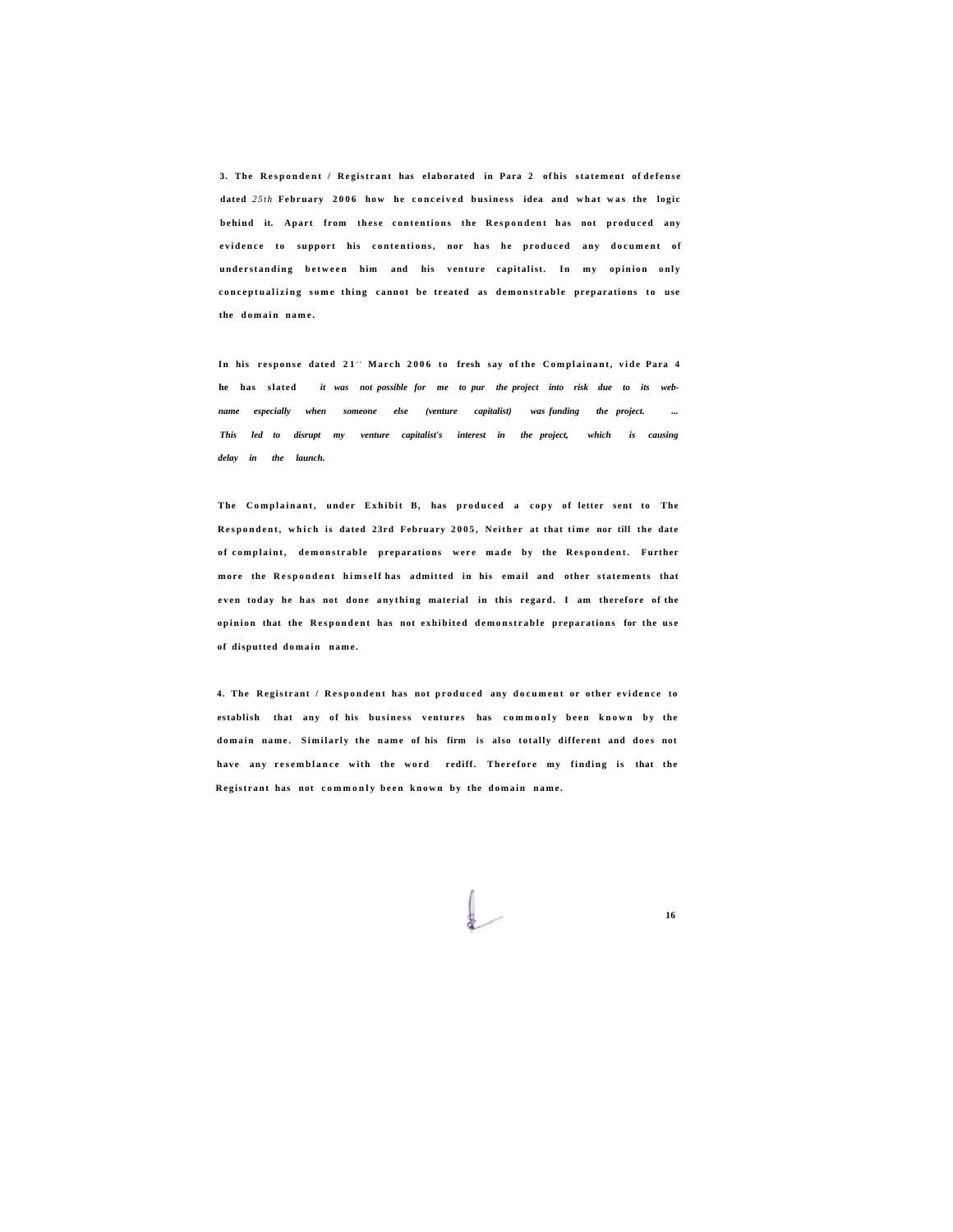**5 . Admittedl y th e Registran t / Responden t ha s no t pu t th e domai n nam e t o an y use . Moreove r th e Registran t / Responden t ha s admitte d i n hi s statemen t o f defens e date d 25 <sup>t</sup> <sup>h</sup> Februar y 200 5 i n Par a 2.a , tha t autho r woul d bu y an d sen d a personalize d certificat e o f 'Friend ' o r 'Foe ' fro m websit e fo r U S \$15.0 0 whic h woul d generat e revenu e fro m th e website . I t clearl y show s tha t ultimat e intentio n o f th e Registran t / Responden t wa s t o mak e commercia l us e o f th e domai n name . I a m therefor e o f th e opinio n tha t th e Registran t wa s no t intendin g t o mak e legitimat e non-commercia l o r fair us e o f th e domai n nam e withou t inten t fo r commercia l gain .** 

### **X] ADDITIONAL ISSUES: -**

**A . Th e Complainan t ha s pointe d ou t tha t th e wor d "redif f ha s bee n integra l part o f its corporate name since its incorporation on 9<sup>.</sup> January 1996. Since then they have bee n doin g busines s wit h th e sam e corporat e nam e an d hav e generate d substantia l amoun t o f busines s an d reputation .** 

**Thi s i s a factua l positio n an d contention s o f th e Complainan t ar e admitted .** 

**B . Th e Complainan t i n Par a 7 o f it s complain t ha s claime d tha t du e t o Respondent' s registratio n o f dispute d domai n name , the y hav e incurre d a los s o f Rs.2 0 lakhs . The y hav e als o requeste d fo r orde r fo r interes t @24 % p.a . o n thi s amoun t fro m th e Respondent .** 

**T h e Complainan t ha s no t produce d an y evidenc e t o suppor t it s clai m o f loss . I t i s als o t o b e note d tha t admittedl y th e Responden t ha s no t commence d an y us e o f domai n nam e fo r busines s purpos e til l today , whic h coul d hav e cause d suc h los s t o t h e Complainant . Therefor e thi s clai m i s no t tenable .**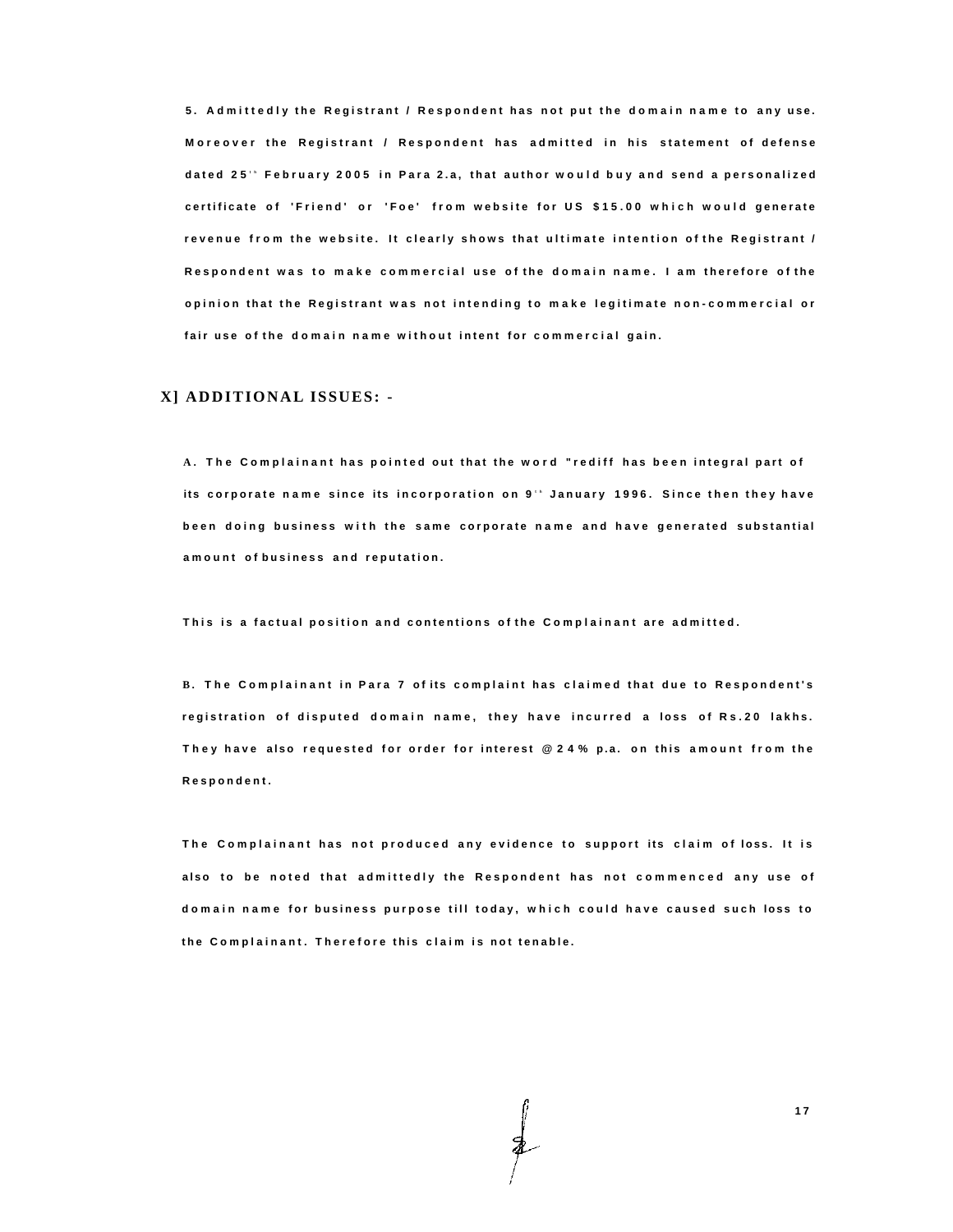C. The Respondent in Para 2.b of his statement of defense has elaborated about the meaning of the word 'rediff.' He has also mentioned about [dictionary.com a](http://dictionary.com)nd American Heritage Dictionary by Houghton Mifflin company, where the meanings of the words RED and IFF have been given.

I have personally visited the site and found that the contentions of the Respondent about the meanings of two different word 'RED ' and 'IFF' are by and large correct. Hence I admit his contention to the limited extent of meanings of the words.

D. The Complainant in its say dated 11<sup>th</sup> March 2006, on the statement of defense, has pointed out that there is no bar under Sunrise Policy or any other law to apply for registration of the said domain name by the applicants eligible in Queue 1, i.e. applicants holding trademark or service mark applying when the domain names were opened to general public for registration.

The contention is in consonance with the Sunrise policy, other policies and rules laid down by Department of Information Technology. Hence it is admitted.

E. The Complainant in Para 3 of its say on the statement of defense, has stated that they had initiated the process to register the said domain name well before the said period of 90 days and had requested Net4India to register the same.

However no evidence has been submitted by the Complainant to support this contention. Hence it is rejected.

F. The Respondent in Para 3 of his statement of defense dated 25<sup>th</sup> February 2006 has furnished a list of several domain names already registered by third parties, with the word rediff. I have personally verified status of these sites. Information about owners / registrants furnished by the Respondent is correct.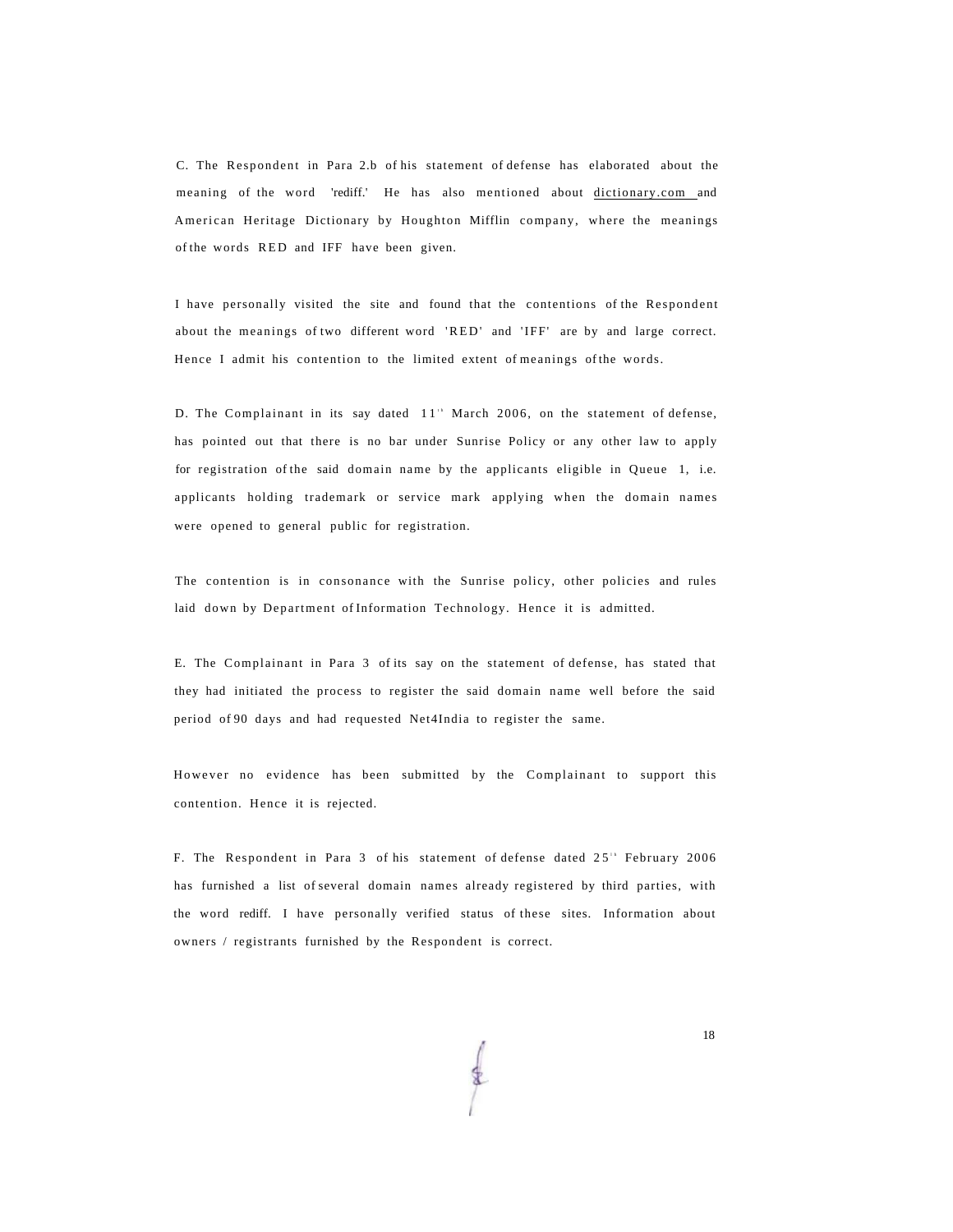However the status of all these sites is client transfer prohibited', 'client update prohibited', 'renewal prohibited' and in case of <u>redifff.com</u> it is 'locked'. It can be inferred that they are not legitimate registrants or some legal action has been already initiated against them.

G. The Respondent has repeatedly stated in his various submissions that representatives of the Complainant who talked to him were extremely rude to him and at times they even threatened to him.

The Respondent has not produced any concrete evidence in this regard. Similarly his email-dated 22.02.2006 also docs not moke any mention of any such incidence. On the contrary he has used word like friendly. I therefore reject his contentions.

**H.** The Respondent in his fresh submission dated  $21^{s}$  March 2006, in Para 5 has mentioned that he has been planning to make some slight *modification in* the business model and *name of website.* 

It therefore appears that disputed domain name in its present form is not of much importance to him. Otherwise he would not have thought of such modification in the name.

#### XI] SUMMARY OF FINDINGS: -

**I.** The Complainant is a holder of trademark and also applicant of few other trademarks. It is a renowned company engaged in web-based services. The word 'rediff' has been always a part of its corporate name. It has also generated considerable name, fame and business during this period of business.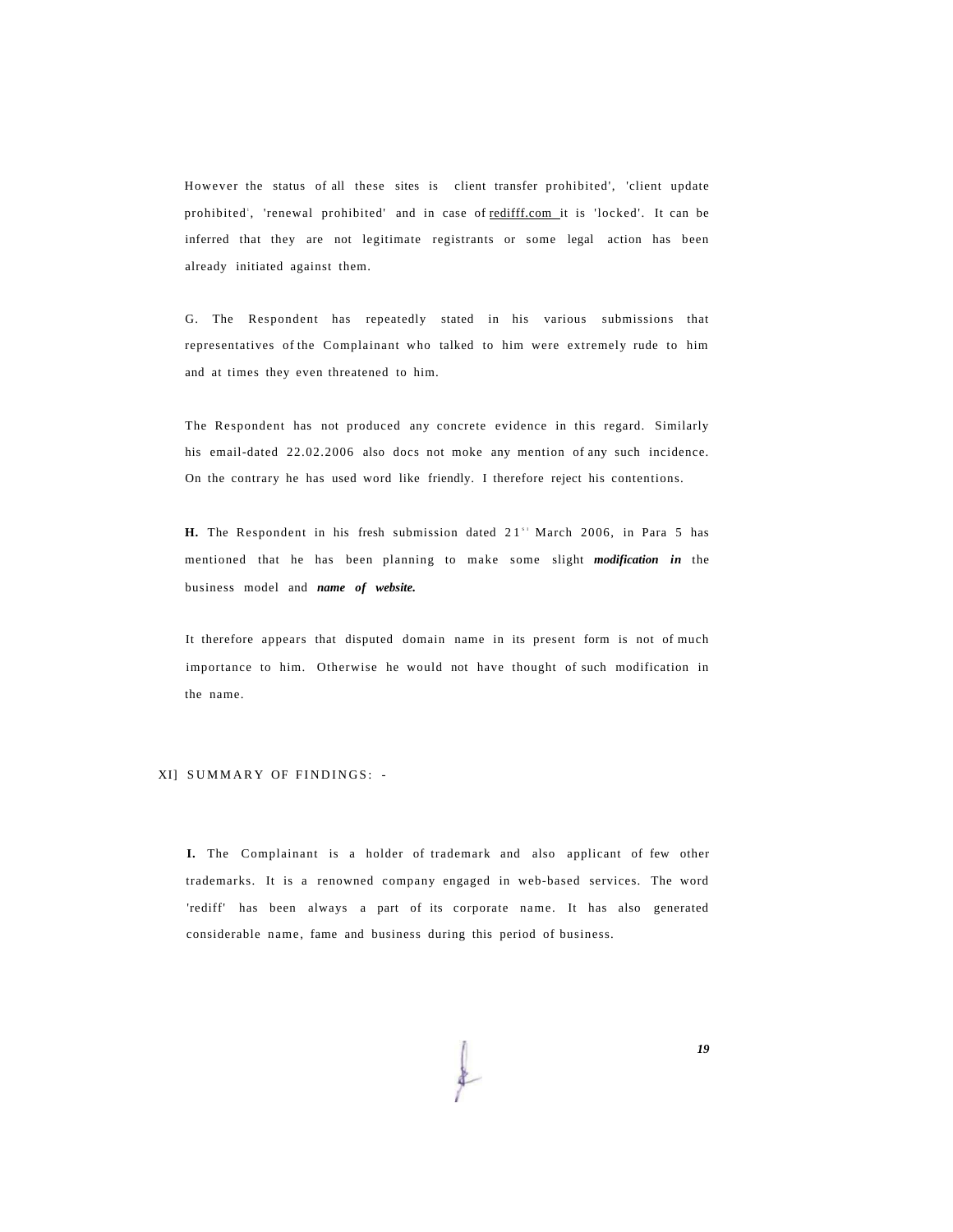**2 . Accordin g t o th e Sunris e polic y th e Complainan t ha d a privileg e t o appl y i n Queu e 1 fo r registratio n o f th e dispute d domai n name . Howeve r th e Complainan t h a s no t produce d an y evidenc e t o sho w tha t the y ha d i n fac t applie d fo r th e dispute d domai n nam e withi n th e prescribe d period . A s suc h afte r closur e o f th e stipulate d perio d fo r Queu e 1 , availabl e domai n name s wer e opene d fo r registratio n t o genera l public . Accordingl y th e Responden t ha s applie d an d registere d th e domai n nam e i n h i s name .** 

**3 . O n th e othe r han d th e Responden t i s no t holdin g an y trademar k o r servic e mar k wit h th e wor d 'rediff' . Similarl y th e Responden t ha s faile d t o establis h an y pas t relationshi p wit h th e wor d 'Rediff' .** 

**4 . Th e Responden t ha s faile d t o sho w tha t h e ha d take n an y demonstrabl e steps t o set u p hi s busines s an d commenc e us e o f th e domai n name . Similarl y h e ha s als o faile d t o establis h tha t hi s intentio n behin d registratio n o f thi s domai n nam e wa s not t o wrongfull y an d misleadingl y attrac t visitor s / customer s o f th e Complainant . H e h a s als o faile d t o establis h tha t h e ha d take n effectiv e steps t o se t u p hi s busines s venture , t o rais e financ e fo r hi s busines s o r an y othe r ste p t o commenc e hi s business .** 

**5 . Th e contentio n o f th e Responden t tha t other s hav e use d th e wor d "redif f an d registere d domai n name s whic h ar e no t relate d t o th e Complainan t i n an y way , i s als o no t tenabl e o n th e groun d tha t merel y becaus e other s hav e infringe d intellectua l property rights of the complainant do not per say confer any legal rights upon the Respondent . Similarl y thes e website s ar e locke d i n on e o r th e othe r way . Therefor e h e canno t tak e shelte r o f thes e registration s b y unrelate d parties .**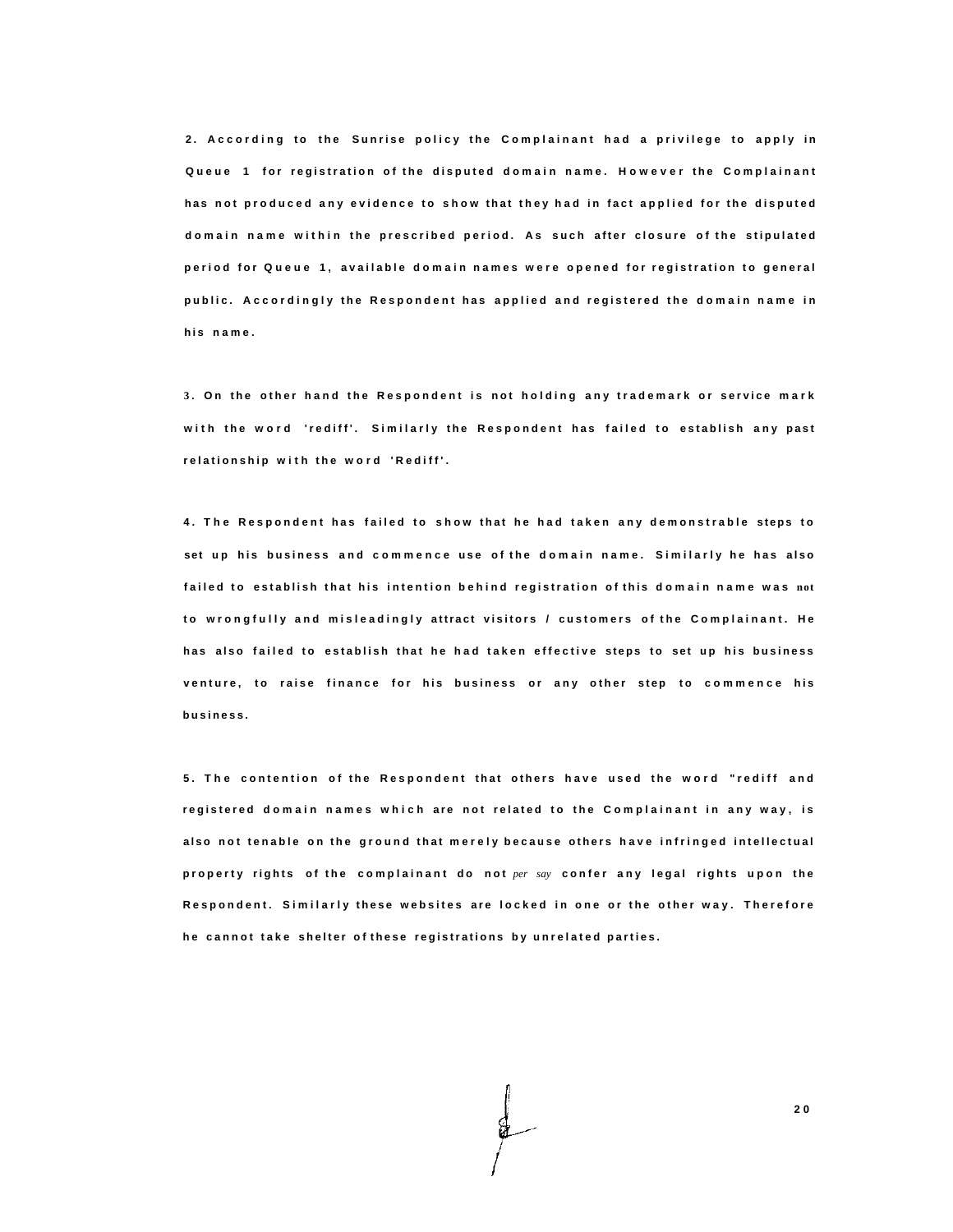6. As admitted by the Respondent himself in his own fresh say dated  $21$ " March 2006, he has plans to make some changes in the web site name. It clearly establishes that the disputed domain name in its present form is not so important for him.

7. Most importantly the Respondent's email dated 22<sup>\*</sup> February 2006 has established beyond doubt that the Respondent is willing to transfer disputed domain name to the Complainant. No person who is serious and strongly desirous of commencing or continuing business activity in a particular domain name shall *voluntarily* offer the same to other party.

#### XII] OBSERVATIONS IN RESPECT OF. INDRP RULES: -

Based on the above findings and in accordance with Clause 6 of In Disputes Resolution Policy (INDRP) I am of the opinion that: -

- a) There are circumstances indicating that the Registrant has registered the disputed domain name primarily for the purpose of selling, renting or otherwise transferring the domain name registration, to the Complainant who owns trademark, for valuable consideration in excess of the Registrant's documented out-of-pocket costs directly related to the domain name .
- b) By registering the domain name the Registrant has intentionally attempted to attract Internet users to the Registrant's proposed website by creating a likelihood of confusion with the Complainant's name or mark.

21